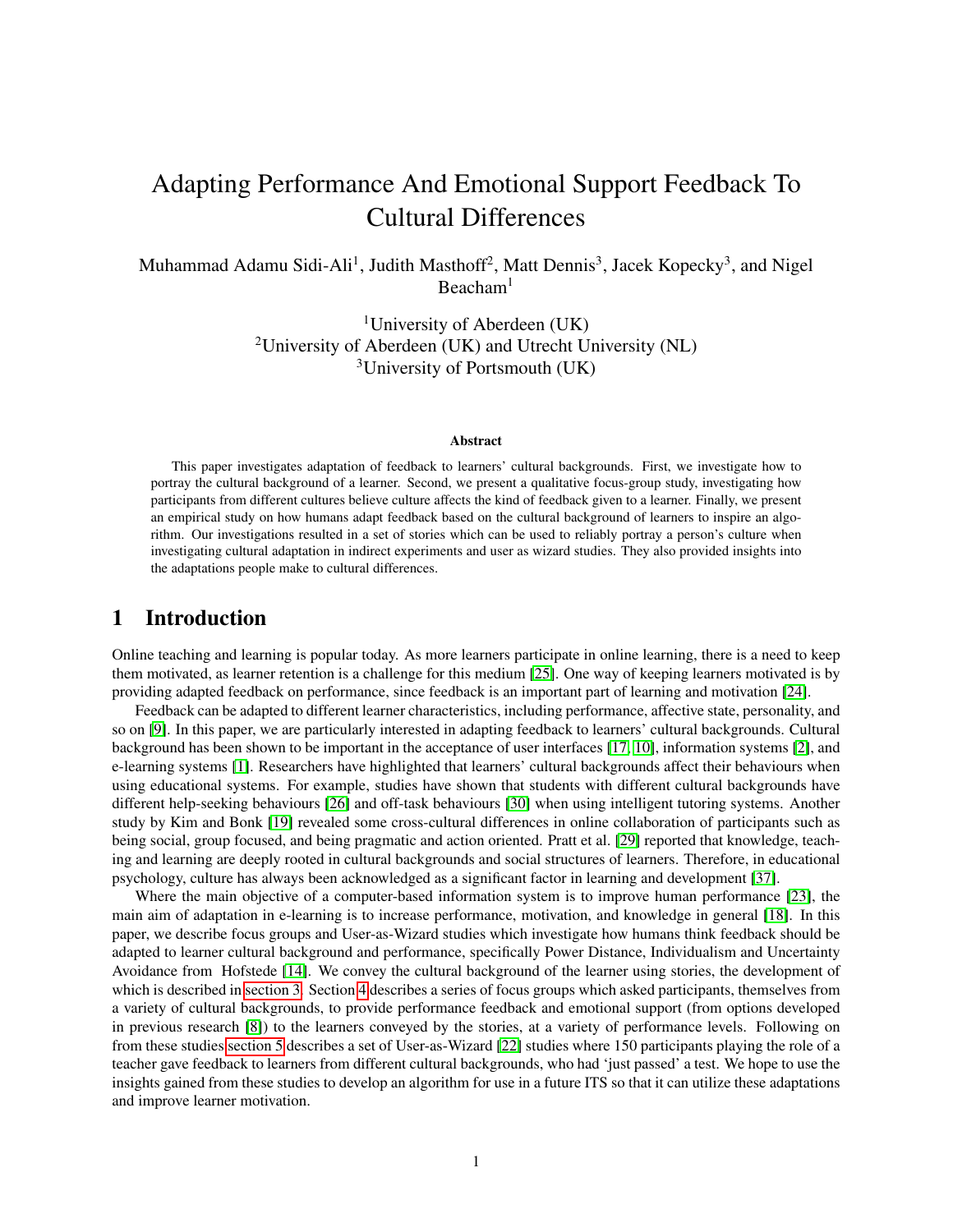# 2 Related Work

E-learning systems have been adapted to various learner characteristics. For example, Dennis et al. [\[8\]](#page-13-2) adapted feedback to learner personality and performance to increase motivation. Their work investigated how personalised feedback on performance may be given to a learner by a conversational agent, and how learner motivation can be maintained by incorporating the most effective emotional support statements in the feedback. Okpo et al. [\[28\]](#page-15-3) investigated the adaptation of exercise selection to learner self-esteem, effort, and performance. Grawemeyer et al. [\[12\]](#page-14-11) developed an affective state reasoner to adapt different types of feedback to a learner's affective state during their interaction with a learning environment.

Gouli et al. [\[11\]](#page-14-12) proposed an adaptive feedback framework (AFF) that provides feedback using the knowledge level, preferences and interaction behaviour of learners as main sources of adaptation. Vasilyeva et al. [\[36\]](#page-15-4) outlined learner characteristics that are important for individual feedback adaptation in e-learning systems as: personal data, knowledge, and interaction parameters. Personal data such as age, gender, etc, for the purpose of giving the application a personal touch such as including a learner's name in the feedback, knowledge referring to what the learner already knows about the topic or related topics, and interaction parameters as time spent viewing pages with learning materials, total time spent on the assignment or number of attempts to pass the test or assignment.

Okpo et al. [\[27\]](#page-14-13) investigated characteristics that may possibly be considered when selecting exercises for learners and how humans adapt exercise selection to learner personality and performance, to enable an Intelligent Tutoring System (ITS) to tailor exercise difficulty to these characteristics.

However, despite all this work on adaptation to learner characteristics, there is no real body of work on adaptation to cultural differences. Social scientists including Hall [\[13\]](#page-14-14), Trompenaars and Hampden-Turner [\[35\]](#page-15-5), Hofstede and Hofstede [\[15\]](#page-14-15) have provided models for measuring culture. Hall classified culture into low and high context based on the predominant style of communication in a society. Messages in low context societies are spelled out and defined, while in high context societies, message cannot be understood without a great deal of background information. He classified Western societies as low context, and Asian cultures as high. However, there is no large-scale cross cultural study that has used this model to classify existing cultures into low and high context. The model introduced by Trompenaars and Hampden-Turner, like many other models, has been reviewed by Taras et al. [\[33\]](#page-15-6), and was found to be conceptually similar to the dimensions introduced by Hofstede.

Hofstede provided a bipolar model of cultural dimensions (CDs) that have been consistently and successfully used to assess cultural differences. There are many differences and similarities in cultures of people, after a review of literature, it is clear that the CDs of Hofstede cover most aspects [\[4,](#page-13-3) [32\]](#page-15-7). Over 100,000 employees of IBM in 66 countries participated in the cultural dimensions survey of Hofstede. He used the scores of the survey to classify each country relative to others on each dimension. The dimensions are: Power distance, Individualism, Masculinity, Uncertainty avoidance, and Long-term orientation[\[15\]](#page-14-15).

**Power Distance (PD)** The degree to which less powerful people in institutions and organizations in a country expect and accept the unequal distribution of power. Countries that score low (small power distance) have minimized inequality amongst its people, while countries that score high (large power distance) expect inequality amongst its people.

Individualism (IND) Defined as the extent to which members of a society maintain interdependence. People in countries that score low (Collectivist) think in terms of "we", while People in countries that score high (individualist) think in terms of "I",

Masculinity (MASC) The extent to which a society is driven by competition, achievement and success, with success meaning the best in a field or a winner. Masculinity does not mean male, and femininity female.

Uncertainty Avoidance (UA) Defined as the extent to which members of a culture feel threatened by confusing or unknown circumstances and hold-on to beliefs to avoid these. Countries that score low (weak uncertainty avoidance) are comfortable in ambiguous situations and unfamiliar risks, while on the other side, countries that score high (strong uncertainty avoidance) fear ambiguous situations and unfamiliar risks.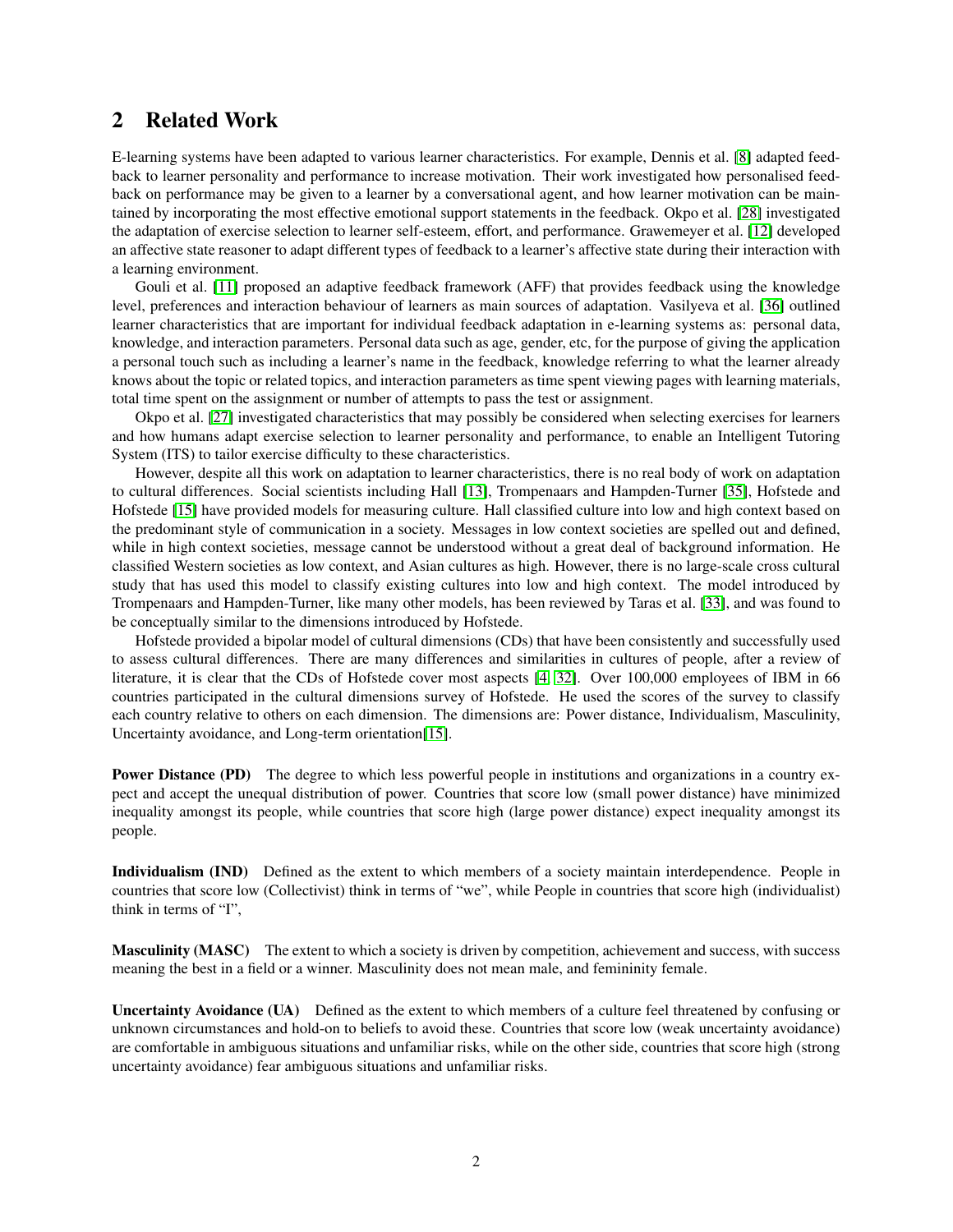Long-Term Orientation (LTO) The extent to which a society maintains links with its past when dealing with its present and future challenges. Societies that score low (short-term Orientation) have great respect for tradition and are hesitant about societal change, while those that score high (Long-Term Orientation) have respect for circumstances and encourage having modern education to prepare for the future.

# <span id="page-2-0"></span>3 Story Creation and Validation

To conduct our research on the impact of culture on feedback, we needed a way to portray culture. We decided to produce stories for culture in a way similar to the personality stories produced by Dennis et al. [\[6\]](#page-13-4).

# 3.1 Story Creation

The stories were created from the 26-item Individual Cultural Values Scale (CVSCALE) [\[38\]](#page-15-8) by putting phrases and sentences together. While creating the stories, the interested cultural dimension and whether the story was for a low or high level of the dimension were taken into consideration. Common male names were added to each story to make it more real. Examples of the created stories are shown in [Table 1.](#page-3-0)

## 3.2 Validation Study

Following story creation, a validation study was performed to ensure that the correct dimension was conveyed at the correct level for each story.

### 3.2.1 Study Design

A mixed design was used – one group of participants saw all the low stories, and the other saw all the high stories<sup>[1](#page-2-1)</sup>. Within these groups, each participant saw five stories, one from each cultural dimension. Participants read the story and indicated how well the dimension was portrayed using a scale.

### 3.2.2 Participants

A convenience sample of participants was recruited through email and social media. There were 56 participants for round 1: 32 for the low stories and 23 for the high. In the second round, there were 40 participants: 20 for low stories and 20 for high.

### 3.2.3 Variables

The independent variable in this study is the Story: one for each dimension. The dependent variable in this study is the extent to which participants feel the fictional person in the story belongs to either a low or a high dimension, lowest possible vslue 1, highest 5.

### 3.2.4 Hypotheses

- H1 There will be a significant difference in the perceived level of the target dimension between the low and the high stories
- H2 The mean for the low stories will be at the low end of the scale (under 3)
- H3 The mean for the high stories will be at the high end of the scale (above 3)

<span id="page-2-1"></span><sup>&</sup>lt;sup>1</sup>This means that for each dimension a between subject design was used, in line with the method for story validation in [\[31\]](#page-15-9)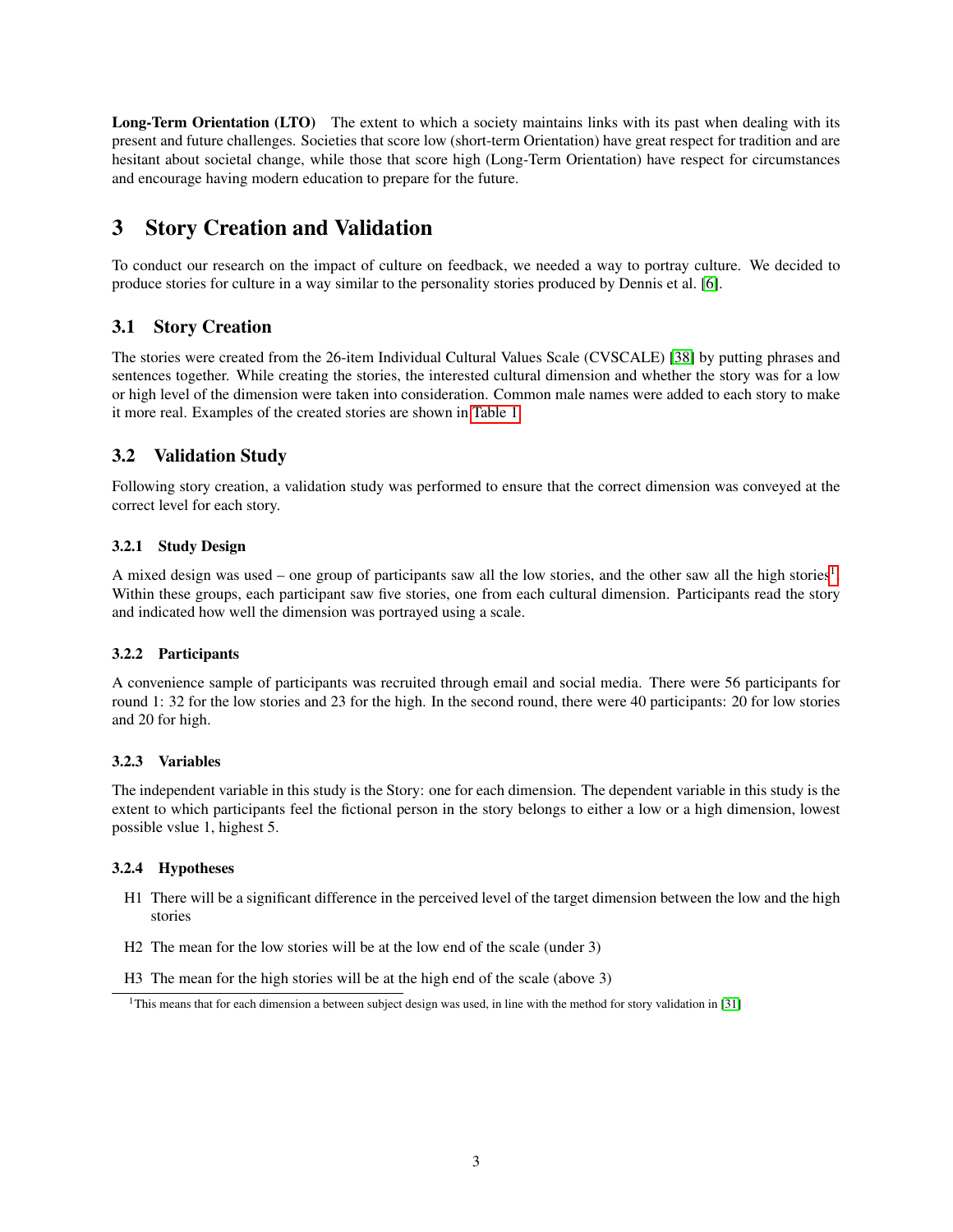# <span id="page-3-0"></span>Table 1: Cultural dimensions stories. \* indicates an adjusted story following R1 validation

| CD                  | Story                                                                                                                                                                                                                                                                                                                                                                                                                                                     |
|---------------------|-----------------------------------------------------------------------------------------------------------------------------------------------------------------------------------------------------------------------------------------------------------------------------------------------------------------------------------------------------------------------------------------------------------------------------------------------------------|
| Low<br>PD           | In the society John grew up in, he was taught that his opinion was as important as his parents' and not to take things<br>for granted. People in this society must create their own functions at work, must not take their bosses' decisions for<br>granted, and always question their bosses' actions. In addition, it is widely accepted that the most effective way to<br>change a political system is through public debates and free elections.      |
| High<br>PD          | In the society John grew up in, he was taught never to question his parents' authority and to accept the authority of<br>older or important people. In this society, people have clearly defined roles at work, the boss makes all decisions,<br>and everybody accepts and respects the boss. In addition, people in this society believe that the most effective way<br>to change a political system is to replace those in power through drastic means. |
| Low<br><b>IND</b>   | In the society Alex grew up in, the behaviours of people are influenced by the strong loyalty, conventions, and rules<br>of the groups they belong to. People are promoted and recognized based on their loyalty and age, and it is immoral<br>for a boss not to offer a job to a relative. Generally, people are concerned with what others think about them.                                                                                            |
| High<br><b>IND</b>  | In the society Alex grew up in, everybody has full personal freedom and people choose their friends based on<br>common likes/dislikes/interests. People are concerned only with their own rules and objectives. Generally, people<br>are promoted based on competence no matter their age, and it is immoral for a boss to offer a job to a relative.                                                                                                     |
| Low<br><b>MASC</b>  | Jordan grew up in a society where a good quality of life is important for both men and women, and people seek love<br>and mutual affection from their partners. At work, it is a must for decisions to be based on consensus, and people<br>are motivated by a relaxed and friendly atmosphere. People who do not win are sympathised with, and others who<br>succeed are envied.                                                                         |
| High<br><b>MASC</b> | Jordan grew up in a society where men focus on material success while women are concerned with the well-being<br>of others. In relationship, what people want the most from their partners is support in difficult situations. At work,<br>people have clear objectives and evaluation systems for what they accomplish, and conflict is seen as positive and<br>productive.                                                                              |
| Low<br>$UA*$        | Sam grew up in a society where there are few rules. In his society, people DO NOT plan (the future can never be<br>known do not try to control it just let it happen), and are welcoming to whatever happens. When going out, people<br>DO NOT have to carry identity cards. People are relaxed and DO NOT normally express emotions in public. In<br>addition, the society appreciates people who adapt to different circumstances.                      |
| High<br>$UA*$       | Sam grew up in a society where there are many rules and customs people must respect. He was taught to be organised<br>and be in control, as people always want to know exactly what to expect. In his society, differences make people<br>highly anxious, and it is OK to show emotions in public. When going out, people have to carry identity cards, and<br>the society appreciates high competence and expert leadership.                             |
| Low<br>LTO*         | Peter grew up in a society where people always want consistency in the information they are presented with. In this<br>society, people believe in quick rewards. Their behaviours are always influenced by their culture, causing them to<br>clearly know what is good or bad. In addition, they value personal stability and continuity.                                                                                                                 |
| High<br>LTO*        | Peter grew up in a society where children are taught to ask WHAT and HOW. In this society, people work on common<br>goals with no concern for what is good or bad, and can live with contradictory information. They work for future<br>rewards, and are comfortable with slow results from continuous efforts. In addition, they think everything is relative<br>and permanently changing.                                                               |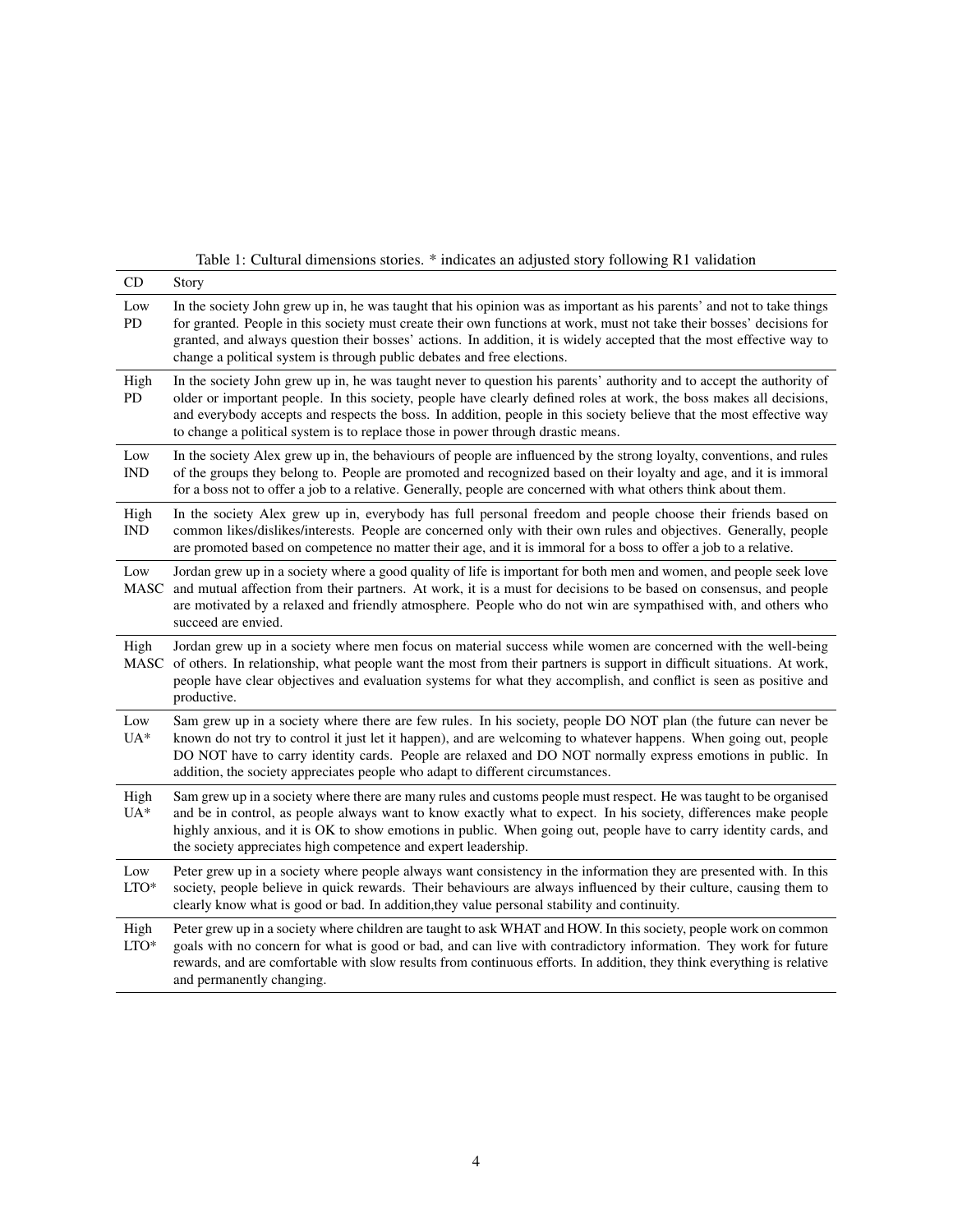| <b>Dimension</b> | <b>Story level</b> | N  | mean (StDev) |
|------------------|--------------------|----|--------------|
| Power            | Low                | 32 | 2.5(0.9)     |
| distance         | High               | 23 | 4.0 $(0.7)$  |
| Individualism    | Low                | 32 | 2.2(0.7)     |
|                  | High               | 23 | 3.6(0.7)     |
|                  | Low                | 32 | 1.8(0.7)     |
| Masculinity      | High               | 23 | 3.5(1.0)     |
| Uncertainty      | Low                | 20 | 2.0(0.5)     |
| avoidance*       | High               | 20 | 3.8(0.7)     |
| Long-term        | Low                | 20 | 1.8 $(0.4)$  |
| orientation*     | High               | 20 | 3.8(0.9)     |

<span id="page-4-2"></span>Table 2: Perceived dimension levels for the stories. t-test significance values between low and high stories, Bold indicates significance ( $p < 0.001$ ) between mean scores. \* indicates modified stories validated in round 2.

#### 3.2.5 Procedure

Participants read a story about a fictional person's culture. Next, they filled in a set of five point Likert scales with polarized statements on both ends of the scale<sup>[2](#page-4-1)</sup>. An example of a pair of statements for the PD dimension is: "Parents treat children as equals" and "Parents teach children obedience". For each scale, they indicted the extent they felt the society of the person depicted in the story is more like the one on the left or the right. The statements used came from the key differences of societies by Hofstede et al. [\[16\]](#page-14-16). We used 7 or 8 statement pairs per dimension.

#### 3.2.6 Results

We conducted two-sample t-tests and the results from three out of the five pairs of stories (PD, IND, MASC) were significantly different in the perceived level of the target dimensions between the high and the low stories ( $p<sub>i</sub>(0.001)$ ) and the means were low enough for the low stories and high enough for the high stories so all hypotheses are accepted (see [Table 2\)](#page-4-2).

For UA and LTO, the stories failed to validate. These stories were modified and re-validated in a round 2 of the study. For example, in the low UA story, "the society appreciates those that could move in different environments" was replaced with "the society appreciates people who adapt to different circumstances". These changes were to eliminate sentences that participants found vague and to make the story express the whole concept of the target cultural dimension, these corrected stories are marked with \* in [Table 1.](#page-3-0) Following this, these stories successfully validated as shown in [Table 2.](#page-4-2)

# <span id="page-4-0"></span>4 Focus Groups

This study investigates how feedback is given by people from different cultures to hypothetical learners exhibiting different cultural dimensions. Focus groups were used for this investigation because they are known to produce a well-organized and appropriate insight on a topic [\[20,](#page-14-17) [21\]](#page-14-18). We based the focus group (FG) composition on Hofstede's cultural dimensions. We conducted eleven FGs to compare three dimensions: Power Distance, Individualism and Uncertainty Avoidance. These dimensions were chosen given our access to participants from countries that were either high or low on these dimensions. [Table 3](#page-5-0) shows the composition of the FGs and the dimension investigated in them.

### 4.1 Participants

There were 38 participants across all the focus groups. For each FG, we recruited students who according to Hofstede's work came from cultures that are similar on a particular dimension. We conducted at least one FG high on the

<span id="page-4-1"></span><sup>2</sup>So a kind of a semantic differential scale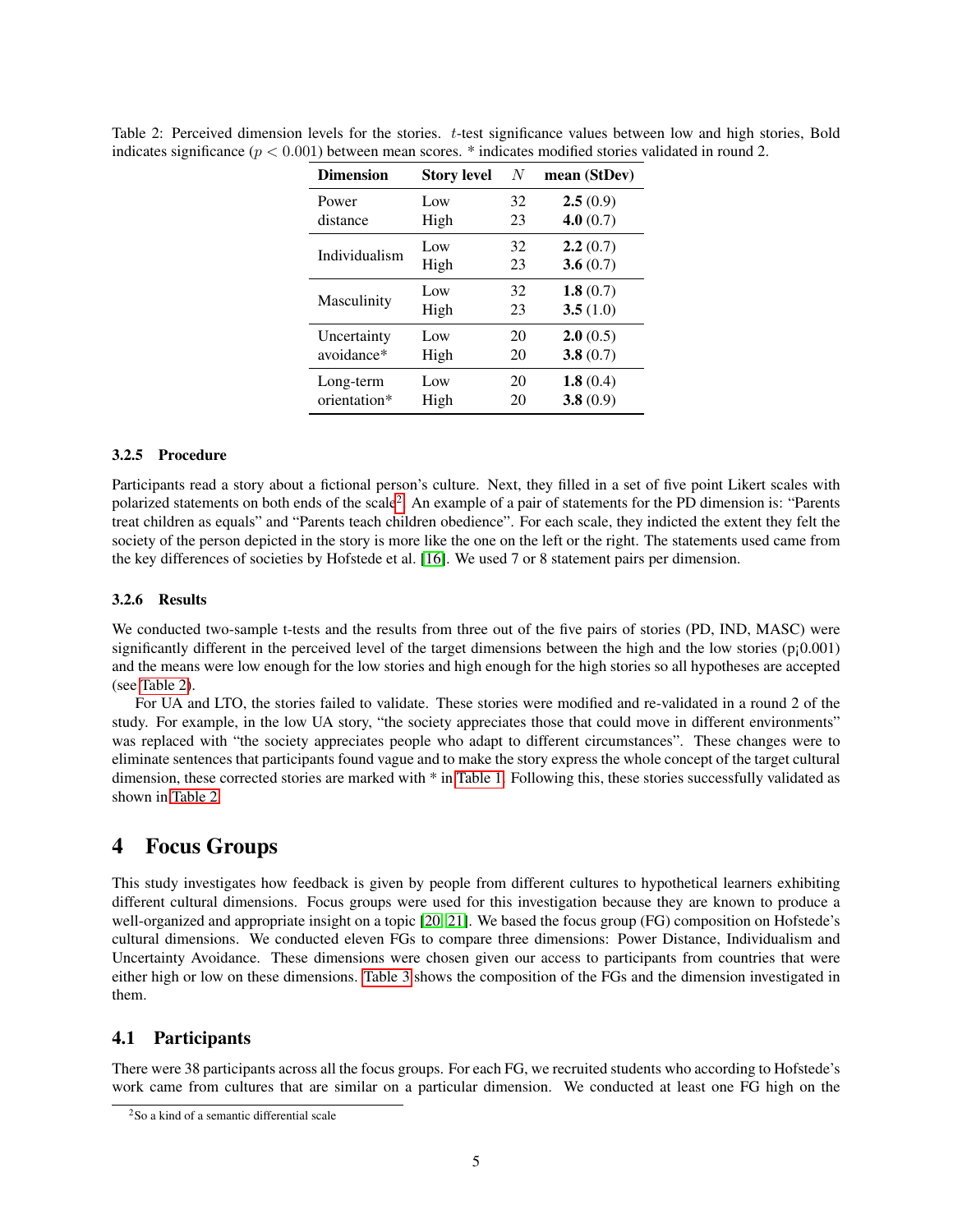| Group              | #              | ♂                           | ¥ | Country            | Dimension  |
|--------------------|----------------|-----------------------------|---|--------------------|------------|
| FG-NL1             | $\mathfrak{D}$ | $\mathcal{D}_{\mathcal{L}}$ |   | Netherlands        | PD.        |
| $FG-NL3$           | 2              |                             | 2 | <b>Netherlands</b> | PD.        |
| FG-CH <sub>1</sub> | 4              | 4                           |   | China              | PD.        |
| FG-NN              | 4              | 4                           |   | Nigeria (N)        | PD.        |
| <b>FG-SWN</b>      | 3              | 2                           | 1 | Nigeria (SW)       | PD.        |
| <b>FG-INDO</b>     | 5              | 3                           | 2 | Indonesia          | <b>IND</b> |
| FG-UK              | 4              | 3                           | 1 | United Kingdom     | <b>IND</b> |
| $FG-NL2$           | 3              | 2                           | 1 | <b>Netherlands</b> | <b>IND</b> |
| $FG-CH2$           | 2              | 1                           | 1 | China              | UA         |
| FG-SA              | 2              |                             | 2 | Saudi Arabia       | UA         |
| FG-NL4             | 3              | $\mathcal{D}_{\mathcal{L}}$ | 1 | <b>Netherlands</b> | UA         |
| FG-F&S             |                | 3                           | 1 | France & Spain     | UA         |
|                    |                |                             |   |                    |            |

<span id="page-5-0"></span>Table 3: Composition of Focus Groups

<span id="page-5-1"></span>

| Table 4: Performance feedback from Dennis et al. [5]. |
|-------------------------------------------------------|
| substantially above                                   |
| above                                                 |
| slightly above                                        |

| Your performance is | slightly above<br>meeting<br>slightly below<br>below | my expectations |
|---------------------|------------------------------------------------------|-----------------|
|                     | substantially below                                  |                 |

dimension and one low on the dimension. Each FG contained from 2 to 5 persons and lasted about 45 minutes. See [Table 3](#page-5-0) for demographics. Ethical approval was obtained from the physical sciences and engineering ethics board of the University of Aberdeen.

### 4.2 Research Question

Do people adapt feedback to cultural dimensions? And if so, in which way?

### 4.3 Materials

The following materials were used in conducting the focus groups:

Cultural stories The validated stories were used to make participants aware of the cultural backgrounds of fictional learners, to whom feedback will be given. (See [Table 1\)](#page-3-0)

Performance cards. In a test with 50% as pass mark, participants were asked to give the fictional learner feedback for scoring 10%, 45%, 55%, and 95%.

List of performance and emotional support (ES) statements Participants agreed on the most appropriate feedback to give the learners from a list of performance [\[5\]](#page-13-5) and emotional support [\[7\]](#page-13-6) statements, see Tables [4](#page-5-1) and [5.](#page-6-0) They were not informed which category each emotional support statement belonged to, and the statement list was randomized.

### 4.4 Procedure

Participants were told that the FG's purpose was to investigate whether a learner's cultural background should affect the feedback given to that learner. Participants were given the stories of two fictional learners, one belonging to a low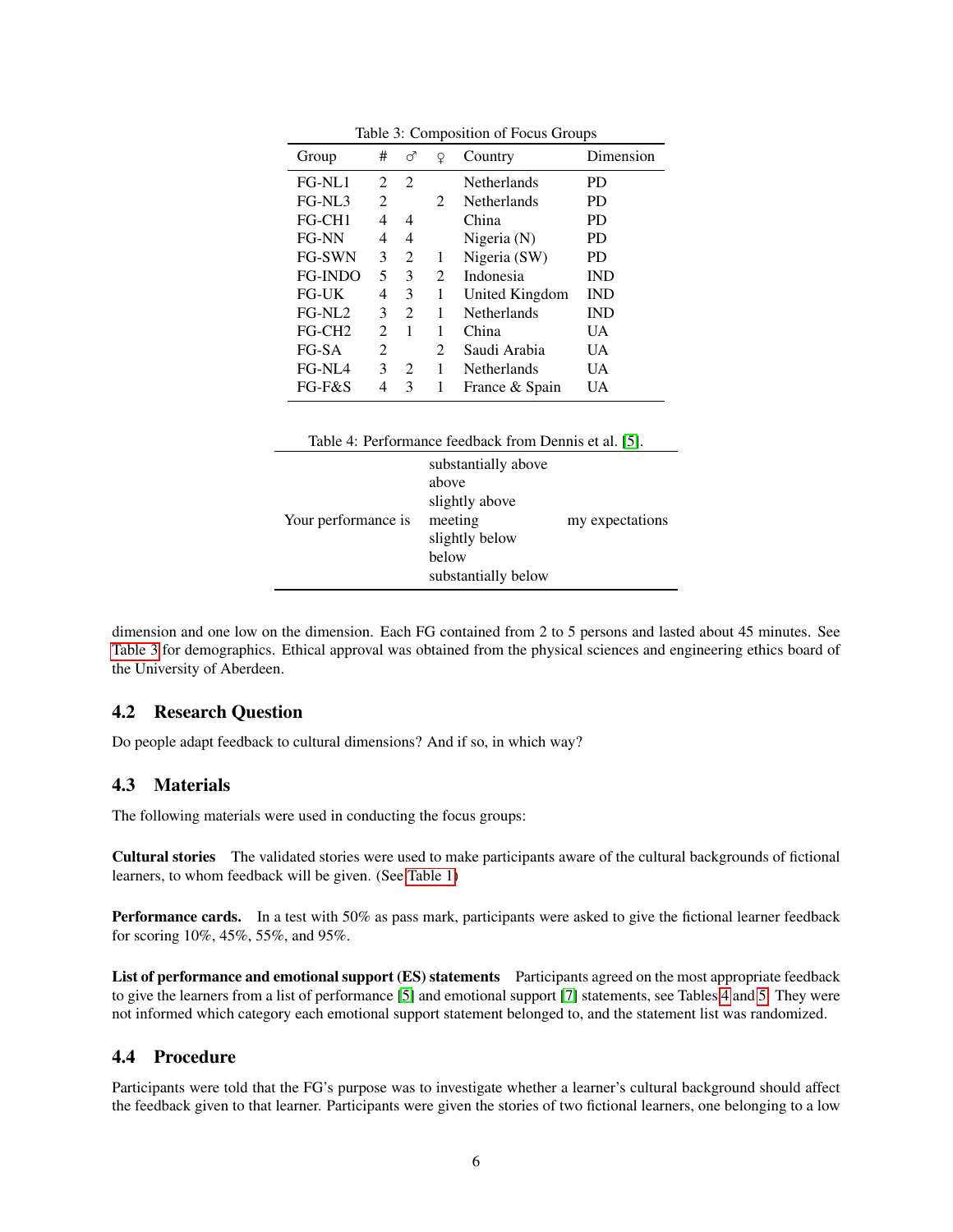| Praise                  | P1<br>P <sub>2</sub><br>P <sub>3</sub>             | Well done<br>That was hard but you did it<br>I am proud of you                                     |
|-------------------------|----------------------------------------------------|----------------------------------------------------------------------------------------------------|
| Reassurance             | R <sub>1</sub><br>R <sub>2</sub><br>R <sub>3</sub> | You will get the hang of it eventually<br>Everyone is wrong sometimes<br>Everyone finds this hard  |
| Emotional<br>Reflection | ER <sub>1</sub><br>ER <sub>2</sub><br>ER3          | I know what you're feeling<br>I understand that you may be upset<br>You must be really happy       |
| Advice                  | A1<br>A2<br>A3                                     | Just read the questions more carefully<br>Just take a bit longer next time<br>Just keep practicing |

<span id="page-6-0"></span>Table 5: Emotional support feedback from Dennis et al. [\[7\]](#page-13-6).

and the other belonging to a high dimensional society on the same dimension (see [Table 3\)](#page-5-0). In each FG, participants decided which of the fictional learners' cultures is more like theirs. Next, they were shown the performance of that learner, and asked to agree on appropriate feedback from the list of performance and emotional support feedback provided. They were asked to select one performance feedback statement and add as many emotional support statements as they wished.

#### 4.5 Results

#### 4.5.1 Power Distance

[Table 6](#page-7-0) shows the comparison between the Dutch, Chinese, northern and southwestern Nigerian FGs. The Netherlands has a low PD culture, while China and Nigeria are both high PD cultures.

With the exception of FG-NN, all FGs felt PD mattered, and provided different feedback for the high PD learner than the low PD learner. Except for FG-NL3, they did this for all performance levels. FG-CH1 provided more Advice for all scores to the high PD learner than the low PD learner who received more Emotional Reflection or Praise. FG-SWN also provided more Advice to the high PD learner than the low PD learner who received more Emotional Reflection or Reassurance (except for the 95% score). FG-NL3 also provided more Advice for the badly failed score to the high PD learner, again provided more Reassurance to the low PD learner. In contrast, FG-NL1 provided more Advice to the low PD learner. FG-NL3 used praise for both passing scores, but adapted the praise statement used, opting for more enthusiastic statements for the low PD learner. FG-CH1, FG-SWN and FG-NL1 were all harsher in their performance feedback for the passing scores for the high PD than the low PD learner. FG-SWN was also harsher for the failing scores. FG-CH1 explained this, stating that for example using "substantially above" at 95% is not proper, as 95% is an average score in China. One of the participants even stated that he has never heard his teacher say "your performance is above my expectation". FG-NL1 said that they felt harsher, less positive feedback needed to be given to the high PD learner as that culture was more authoritarian.

#### 4.5.2 Individualism:

[Table 7](#page-8-0) shows the comparison between the Indonesian, UK and Dutch FGs. Indonesia has a low IND (so, collectivist) culture, while the UK and the Netherlands both have a high IND culture.

Two of the three FGs clearly took IND into account; the other (FG-UK) only made slight changes. FG-INDO provided more emotional support (in particular emotional reflection, reassurance and praise) for all scores for the low IND than for the high IND learner, with a very high number of statements for failing learners. FG-NL2 also provided more emotional support for the low IND learner, but only for the badly failed and did well scores. More than one participant of FG-INDO repeatedly said "We are emotional people", and the rest of the group members agreed. FG-INDO was also more positive in their performance feedback for the low IND learner for two scores. For the 10% score, FG-INDO agreed on 'your performance is below my expectation' because they felt 'substantially below' would be too hard emotionally for a learner from a low IND culture. In contrast, the other two FGs (which had a high IND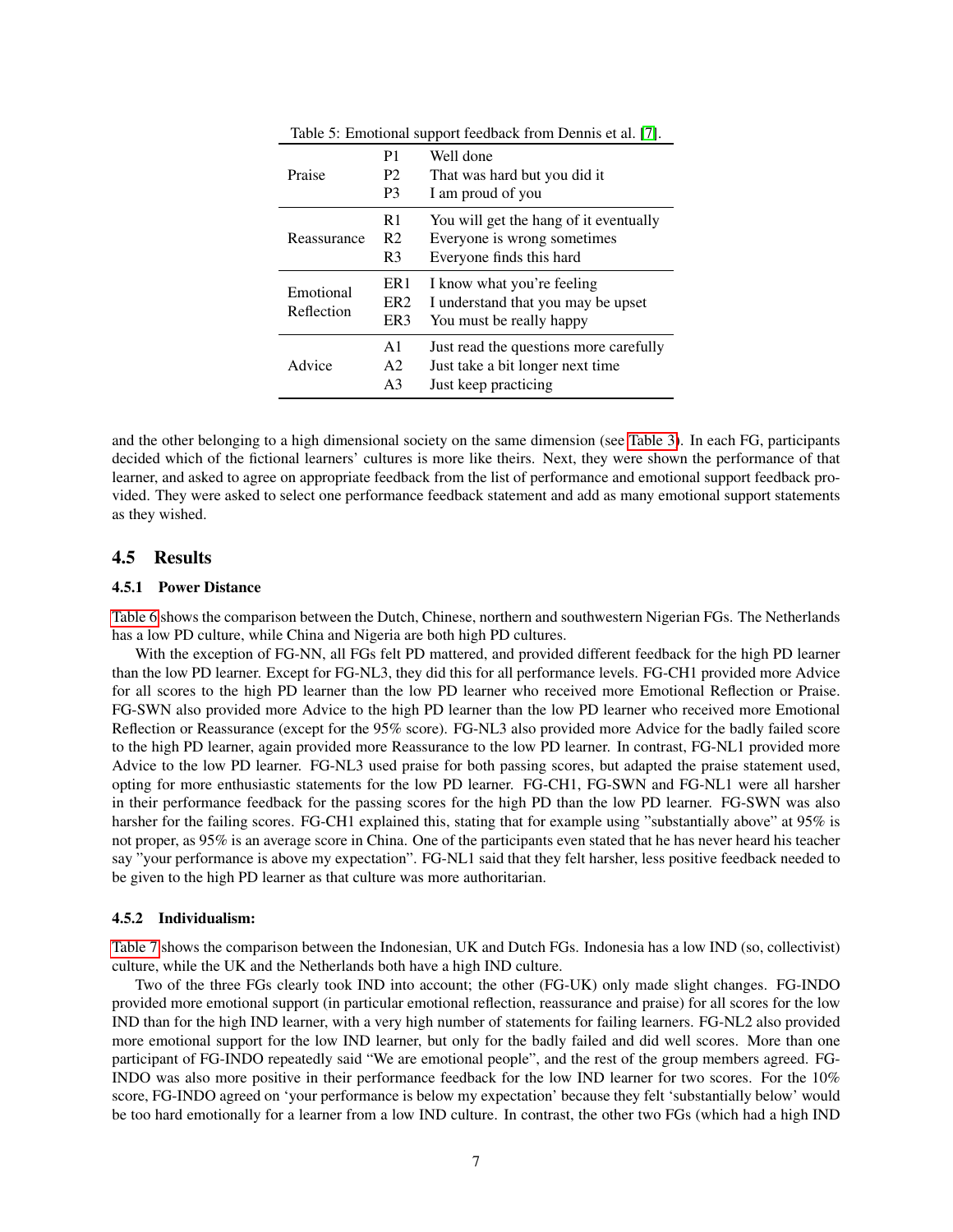| country                | score | level       | performance                    | emotional support                                              |
|------------------------|-------|-------------|--------------------------------|----------------------------------------------------------------|
| Netherlands<br>(low)   | 10%   | low<br>high | substantially below            | ER2, A3<br>ER <sub>2</sub>                                     |
| FG-NL1                 | 45%   | low<br>high | slightly below<br>below        | A2, A1<br>R1                                                   |
|                        | 55%   | low<br>high | meeting<br>slightly below      | P <sub>1</sub><br>P2                                           |
|                        | 95%   | low<br>high | substantially above<br>above   | P <sub>3</sub><br>P <sub>1</sub>                               |
| Netherlands<br>(low)   | 10%   | low<br>high | substantially below            | R <sub>1</sub><br>A3                                           |
| FG-NL3                 | 45%   | both        | slightly below                 | A2                                                             |
|                        | 55%   | low<br>high | slightly above                 | A1<br>A <sub>3</sub>                                           |
|                        | 95%   | both        | above                          | ER <sub>3</sub>                                                |
| China<br>(high)        | 10%   | low<br>high | below                          | ER2, A3<br>A1, A3                                              |
| FG-CH1                 | 45%   | low<br>high | below                          | ER2, A1<br>A2, A3                                              |
|                        | 55%   | low<br>high | slightly above<br>below        | P <sub>2</sub> , A <sub>1</sub><br>A3, A1                      |
|                        | 95%   | low<br>high | substantially above<br>meeting | ER3, P3, P1<br>A3, P3, P1                                      |
| Nigeria (N)            | 10%   | both        | substantially below            | ER1, ER2, R2, A3                                               |
| (high)                 | 45%   | both        | slightly below                 | R <sub>1</sub> , A <sub>2</sub> , A <sub>1</sub>               |
| FG-NN                  | 55%   | both        | meeting                        | P <sub>2</sub> , A <sub>3</sub> , P <sub>1</sub>               |
|                        | 95%   | both        | substantially above            | ER3, P3, P1                                                    |
| Nigeria (SW)<br>(high) | 10%   | low<br>high | below<br>substantially below   | ER2, R3, R2, A1<br>ER2, A1, A2, A3, R1                         |
| FG-SWN                 | 45%   | low<br>high | slightly below<br>below        | A <sub>2</sub> . A <sub>3</sub><br>ER2, A1, A2, A3, R1         |
|                        | 55%   | low<br>high | meeting<br>slightly below      | R <sub>2</sub> , A <sub>3</sub> , R <sub>1</sub><br>A3, A2, A1 |
|                        | 95%   | low<br>high | substantially above<br>meeting | ER3, P3, P1<br>ER3, P2, P3, P1                                 |

<span id="page-7-0"></span>Table 6: Power Distance Focus Group Results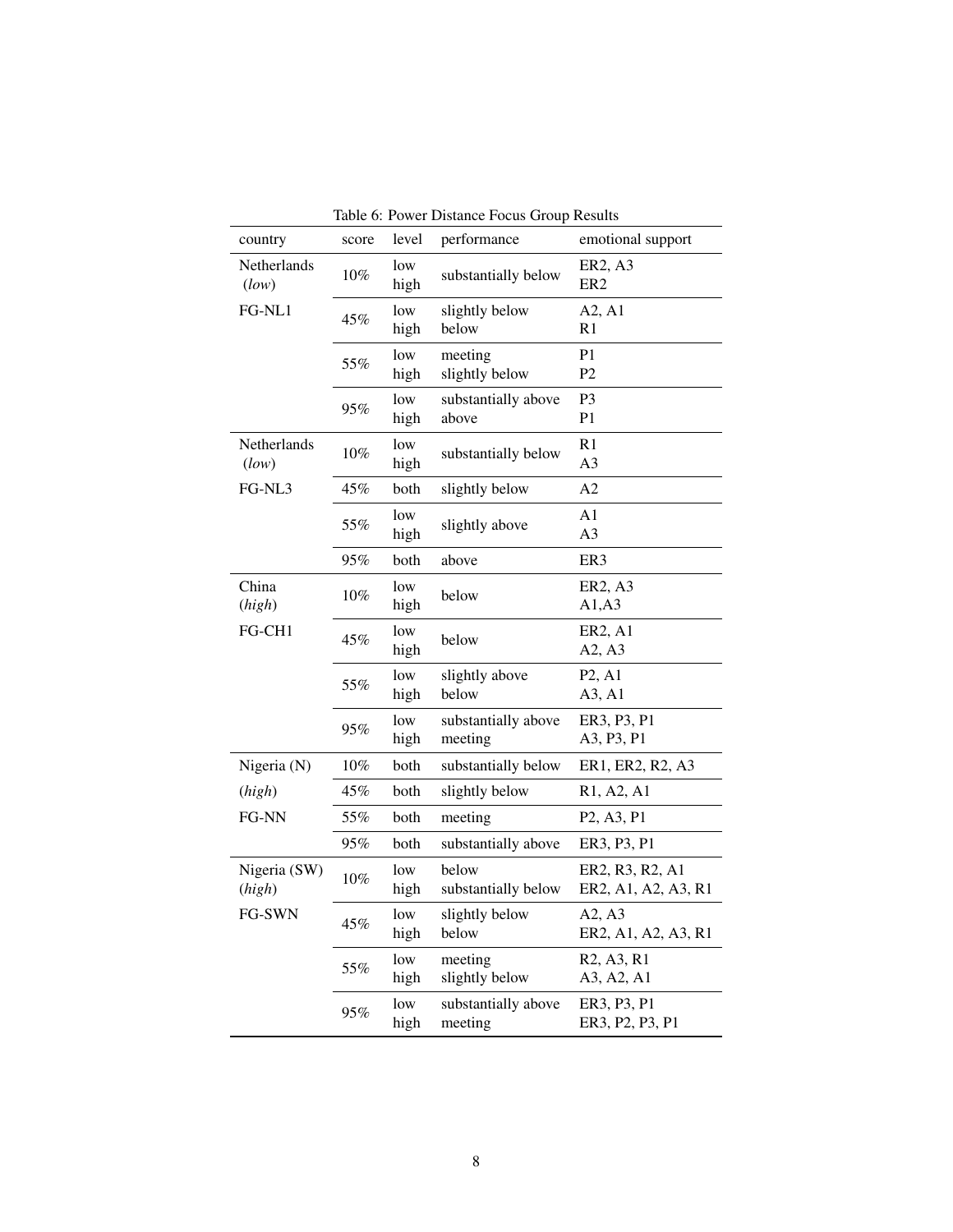| Country               | score | level       | performance                  | emotional support                                                                 |
|-----------------------|-------|-------------|------------------------------|-----------------------------------------------------------------------------------|
| Indonesia<br>(low)    | 10%   | low<br>high | below<br>substantially below | ER1, ER2, R3, A3<br>None                                                          |
| <b>FG-INDO</b>        | 45%   | low<br>high | slightly below               | ER1, ER2, R3, A2, A1<br>A1, A3                                                    |
|                       | 55%   | low<br>high | meeting<br>slightly below    | P <sub>2</sub> , P <sub>1</sub><br>P <sub>1</sub>                                 |
|                       | 95%   | low<br>high | substantially above          | P <sub>2</sub> , ER <sub>3</sub> , P <sub>3</sub> , P <sub>1</sub><br>ER3, P3, P1 |
| UK<br>(high)          | 10%   | low<br>high | substantially below          | A3, ER2<br>ER2, A3                                                                |
| FG-UK                 | 45%   | low<br>high | slightly below               | R1, A2<br>R <sub>1</sub> , A <sub>3</sub>                                         |
|                       | 55%   | low<br>high | meeting                      | P <sub>2</sub> , A <sub>3</sub><br>P <sub>2</sub> , A <sub>2</sub>                |
|                       | 95%   | both        | substantially above          | ER3, P1                                                                           |
| Netherlands<br>(high) | 10%   | low<br>high | substantially below          | P3, A3<br>R <sub>3</sub>                                                          |
| FG-NL2                | 45%   | low<br>high | slightly below               | R1<br>A3                                                                          |
|                       | 55%   | low<br>high | slightly below<br>meeting    | A3<br>P <sub>1</sub>                                                              |
|                       | 95%   | low<br>high | meeting<br>above             | P3, ER3<br>P <sub>3</sub>                                                         |

<span id="page-8-0"></span>Table 7: Individualism Focus Group Results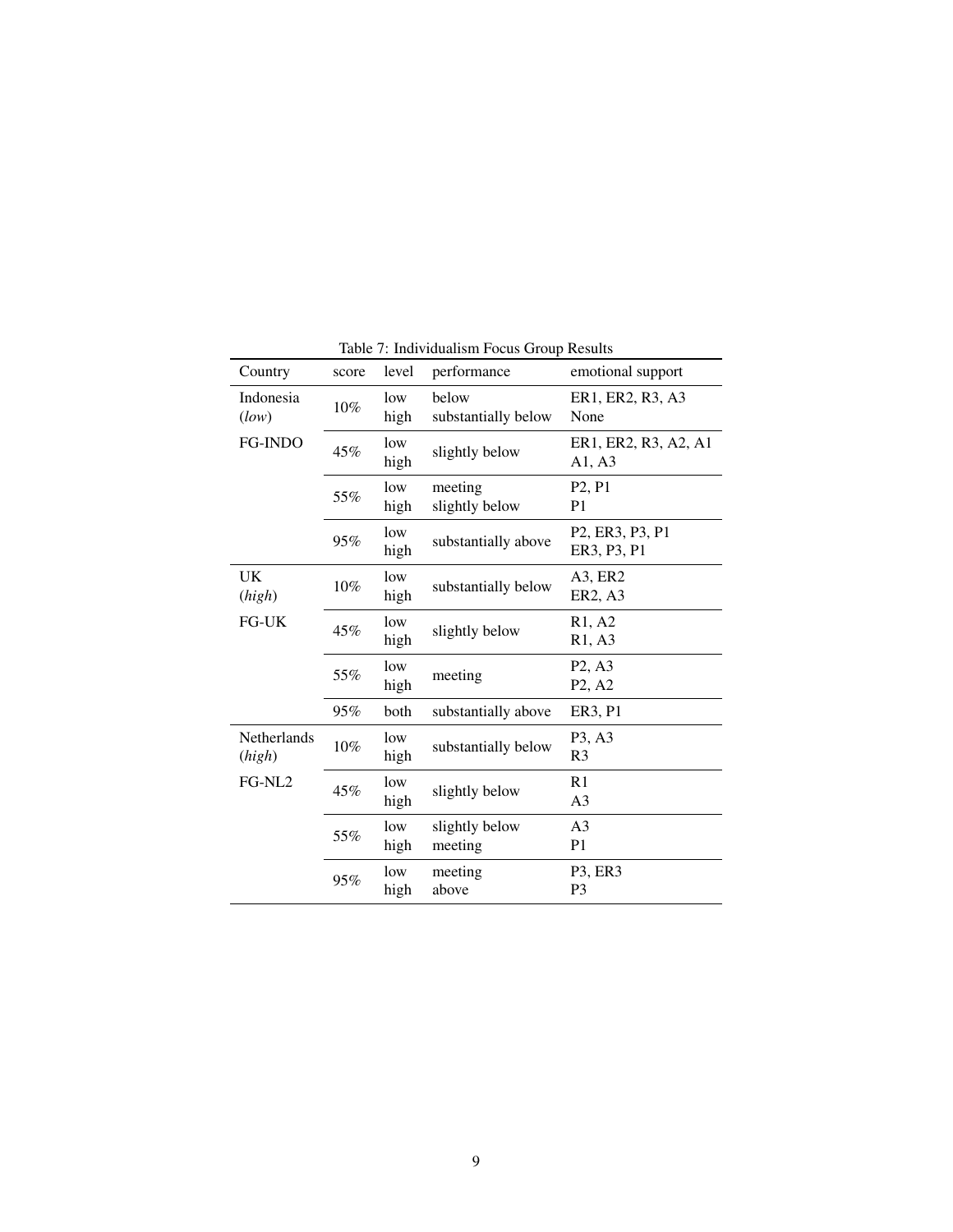| Country                  | score  | level          | performance                           | emotional support                                                                    |
|--------------------------|--------|----------------|---------------------------------------|--------------------------------------------------------------------------------------|
| China<br>(weak)          | $10\%$ | weak<br>strong | substantially below                   | A3, A1<br>ER2, R2, A3                                                                |
| FG-CH <sub>2</sub>       | 45%    | weak<br>strong | slightly below                        | A3, A1, ER2<br>ER1, R1, A2                                                           |
|                          | 55%    | weak<br>strong | slightly below<br>below               | A3, A2, A1<br>A3, A1                                                                 |
|                          | 95%    | weak<br>strong | substantially above<br>meeting        | ER2, A3, A1<br>A3, P1                                                                |
| Saudi Arabia<br>(strong) | 10%    | weak<br>strong | substantially below                   | R <sub>2</sub><br>ER1, A3                                                            |
| FG-SA                    | 45%    | weak<br>strong | slightly below<br>below               | A1, A3<br>ER2, A1, A2                                                                |
|                          | 55%    | weak<br>strong | meeting<br>slightly below             | P <sub>2</sub><br>R3, A2, A3                                                         |
|                          | 95%    | weak<br>strong | above<br>meeting                      | P <sub>1</sub><br>P <sub>2</sub> , ER <sub>3</sub> , P <sub>3</sub> , P <sub>1</sub> |
| Netherlands<br>(neutral) | 10%    | weak<br>strong | substantially below<br>slightly below | A1, A3, R1<br>ER1, A3                                                                |
| FG-NL4                   | 45%    | weak<br>strong | slightly below                        | R <sub>2</sub><br>R3, A2                                                             |
|                          | 55%    | weak<br>strong | meeting                               | P <sub>2</sub> , P <sub>1</sub><br>ER3, P1                                           |
|                          | 95%    | weak<br>strong | substantially above<br>above          | P3, ER3<br>P <sub>3</sub>                                                            |
| France & Spain           | $10\%$ | both           | substantially below                   | A <sub>3</sub>                                                                       |
| (strong)                 | 45%    | both           | below                                 | ER2, R1, A3                                                                          |
| FG-F&S                   | 55%    | both           | meeting                               | P <sub>2</sub> , P <sub>1</sub>                                                      |
|                          | 95%    | both           | substantially above                   | ER3, P3, P1                                                                          |

<span id="page-9-0"></span>Table 8: Results from Uncertainty Avoidance Focus Groups

culture) had no problem with using 'substantially below', and never used more than two emotional support statements. In contrast to FG-INDO, FG-NL2 were more positive in their performance feedback to the high IND learner, though only for the higher scores. FG-NL2 explained their additional use of emotional support saying that the low IND learner would care more about what others were thinking about them.

#### 4.5.3 Uncertainty Avoidance:

[Table 8](#page-9-0) shows the comparison between the Chinese, Saudi Arabian, Dutch and French/Spanish FGs. China has a weak Uncertainty Avoidance culture, the Netherlands is neutral, while Saudi Arabia, France and Spain have a strong Uncertainty Avoidance culture.

With the exception of FG-F&S, all FGs took UA into account, and for all scores. FG-CH2 provided more advice for all scores to the weak UA learner than the strong UA learner who received more emotional reflection, reassurance and praise. They stated that the strong UA learner seems to obey rules therefore needs more leniency and sympathy. FG-NL4 also provided more advice for the strong UA learner, but only for a just failing score. FG-SA gave more emotional support to the strong UA learner than the weak UA learner, stating that the weak UA learner adapts to any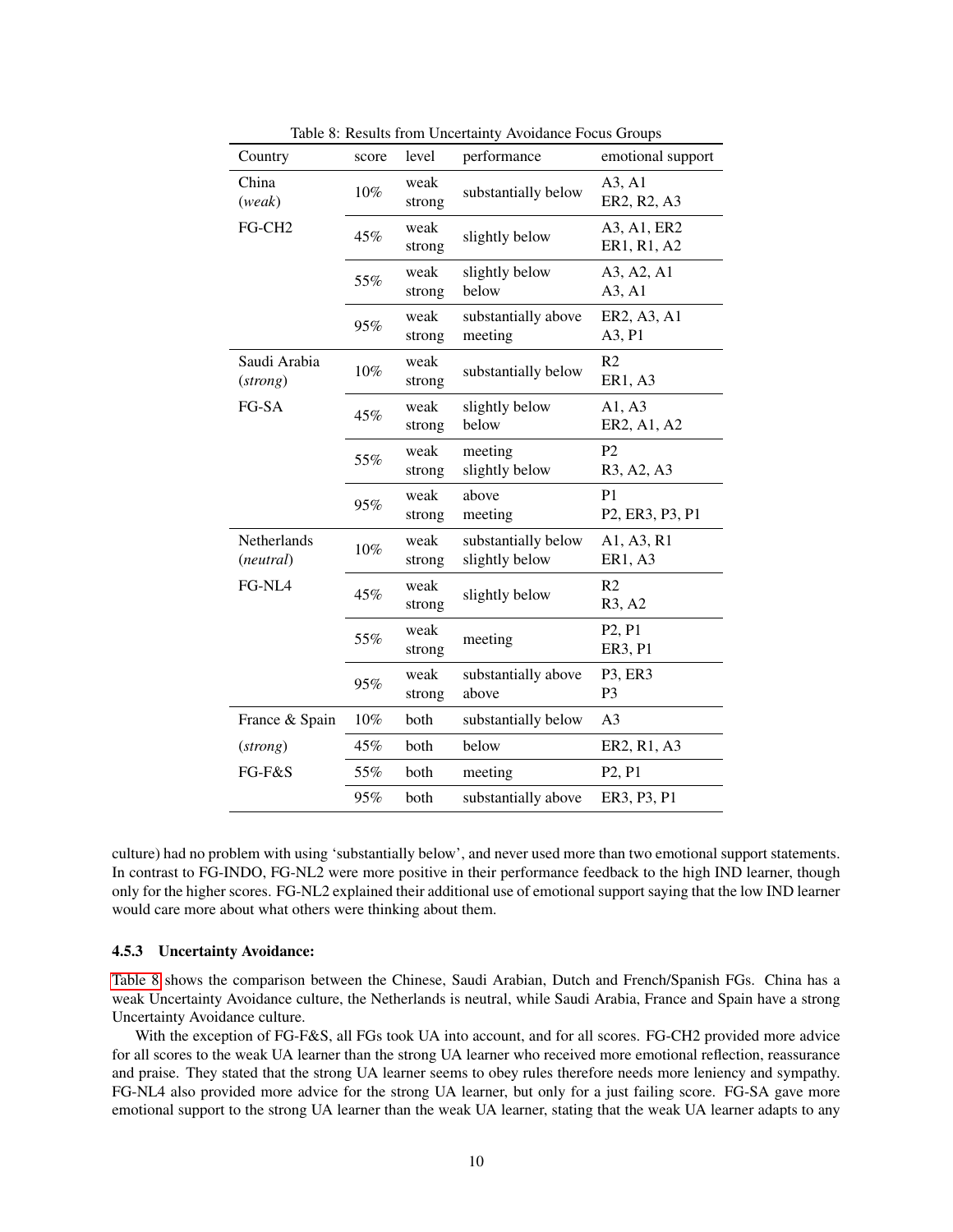circumstance, so needs less support. FG-NL4 argued that the strong UA learner is rather sensitive compared to the low UA who can handle criticism better. They made the performance feedback less harsh for the strong UA learner for the badly failing score, and also provided emotional reflection rather than advice in that case.

# <span id="page-10-0"></span>5 User-as-Wizard Study

The FGs provided evidence that people feel feedback should be adapted to the learner's cultural background (PD, UA, and IND) and provided suggestions on the kinds of adaptations that would be required. However, FGs by nature only contain a limited number of participants, and we wanted to investigate whether these results could be replicated in a larger scale empirical study. Ultimately, we would like to run studies in different countries with participants who differ on these cultural dimensions. This was not feasible yet, so we started with participants of one particular country, namely the US, which is very high on IND, low on PD, and just below the medium on UA. We focus this study on one performance level, namely 55% (just passed), as our previous research on personality traits [\[8\]](#page-13-2) showed that most adaptations are found for scores close to the pass-mark.

# 5.1 Methodology

For this study, we utilize the User-as-Wizard approach [\[22\]](#page-14-10) where participants take the role of a system providing feedback to learners. We utilized a between-subjects design– each participant saw one story about a learner and their performance on a class test. Similar to the studies outlined in [section 4,](#page-4-0) participants had to provide one performance feedback statement and could add emotional support statements if they wished.

In this study, we investigated the same three cultural dimensions as in [section 4:](#page-4-0) Power Distance, Individualism and Uncertainty Avoidance at high and low levels, thus there were 3x2 conditions.

# 5.2 Participants

150 participants took part in this study with 25 per condition: 44% identified as female, 55% male and 1% as other. 13% were aged 18-25, 63% 26-40, 23% 41-65 and 1% over 65. 7% of participants were teachers, and 10% were students. Participants were crowd-sourced through Amazon Mechanical Turk and paid \$0.50. To be eligible for the study, participants had to be based in the United States, have an acceptance rate of 90%<sup>[3](#page-10-1)</sup> and pass a cloze-test [\[34\]](#page-15-10) for English fluency, due to the language based nature of the study. The average time taken to complete the study was 3 minutes and  $16$  seconds<sup>[4](#page-10-2)</sup>.

# 5.3 Materials

The dimension (PD, IND or UA) and level (low or high<sup>[5](#page-10-3)</sup>) were conveyed using the corresponding story from [Table 1.](#page-3-0) Performance Feedback was formed using the options shown in [Table 4.](#page-5-1) As in [section 4,](#page-4-0) emotional support could be added using any number of statements from [Table 5.](#page-6-0)

# 5.4 Procedure

Participants began by completing a consent form and the English Test. Those who passed were then directed to the study proper. Participants were shown one story about the learner's cultural dimension and level, and told that the learner had scored 55% on a test (with a 50% pass mark). Participants were asked to give one performance feedback statement. Subsequently, participants could add emotional support statements if they wished. The study finished by collecting basic demographic information and any other comments from participants.

<span id="page-10-1"></span> $3$ meaning that 90% of the tasks they do are judged as acceptable quality

<span id="page-10-2"></span><sup>4</sup> excluding time taken to complete the English Test

<span id="page-10-3"></span><sup>5</sup>The levels for Uncertainty Avoidance are *weak* or *strong* but are referred to as low or high respectively in this section for clarity and consistency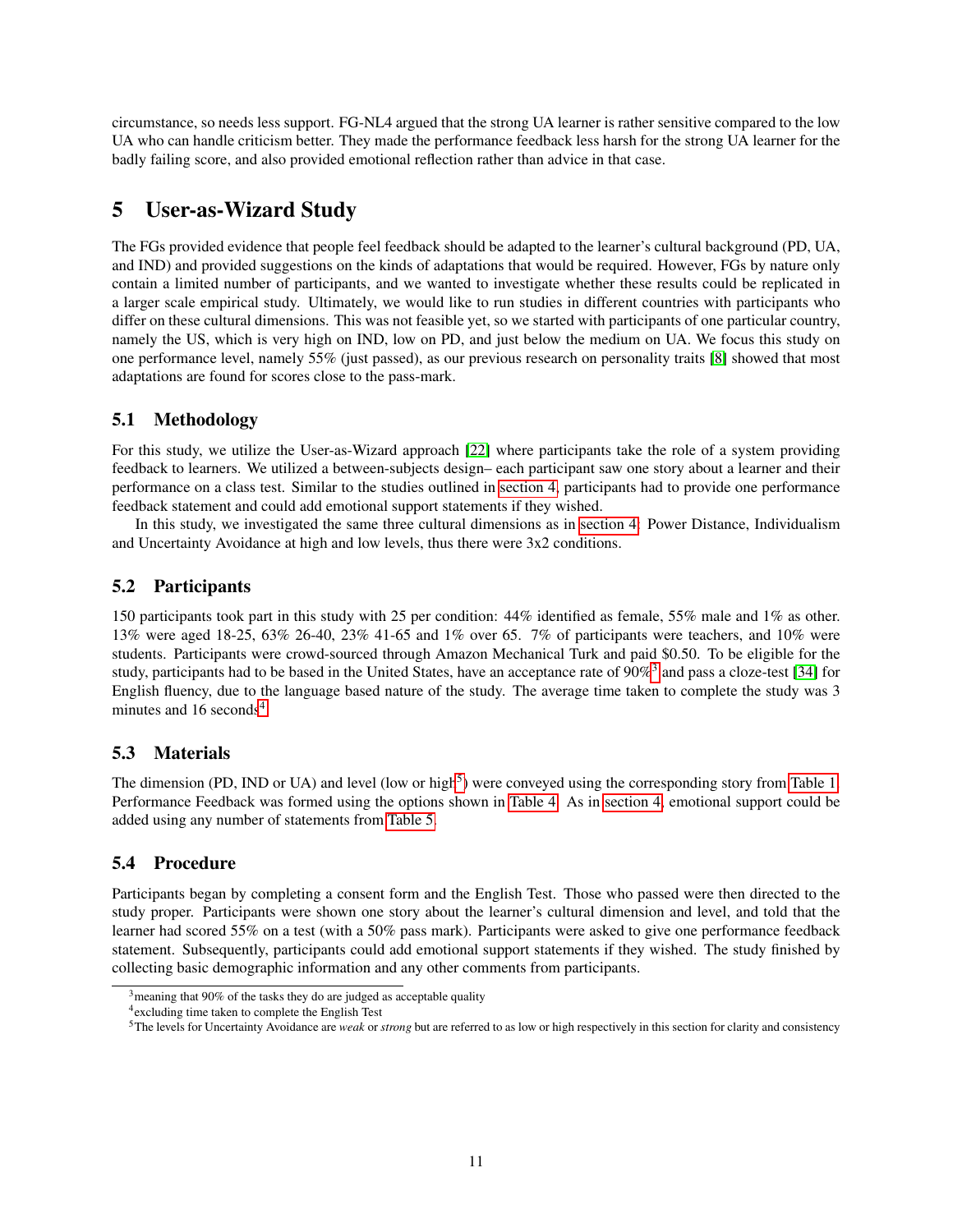<span id="page-11-0"></span>Table 9: Results for Adaptation Study. Bold CD = significant overall effect ( $p < 0.05$ ) for level from  $\chi^2$  for performance feedback.  $* =$  adjusted residual  $\pm 2.4$ .  $\dagger =$  significant effect of level on Emotional Support from Mann-Whitney U Test,  $p < 0.03$ 

| performance (% participants) |       |                                |    |       |    |     |                |                          |             |            | mean ES statements used (SD) |            |                       |
|------------------------------|-------|--------------------------------|----|-------|----|-----|----------------|--------------------------|-------------|------------|------------------------------|------------|-----------------------|
| CD                           | level | Su.B                           | B  | SLB   | M  | SLA | А              | Su.A                     | numA        | numER      | numP                         | numR       | numS                  |
| <b>PD</b>                    | low   | 0                              | 16 | 28    | 20 | 24  | 8              | 4                        | 0.76(0.66)  | 0.04(0.20) | 0.52(0.59)                   | 0.24(0.44) | $1.56 \pm (1.00)$     |
| <b>PD</b>                    | high  | 4                              | 24 | 12    | 16 | 40  | 4              | $\theta$                 | 0.96(0.61)  | 0.12(0.44) | 0.80(0.76)                   | 0.40(0.58) | $2.28 \dagger (1.14)$ |
| <b>IND</b>                   | low   | 4                              | 12 | 8     | 32 | 40  | 4              | $\overline{\phantom{0}}$ | 0.84(1.03)  | 0.08(0.23) | 0.92(1.04)                   | 0.12(0.33) | 1.96(0.98)            |
| <b>IND</b>                   | high  | 4                              | 12 | 16    | 48 | 12  | 8              | $\qquad \qquad -$        | 1.12 (0.88) | 0.12(0.33) | 0.80(0.87)                   | 0.28(0.46) | 2.32(1.18)            |
| UA                           | low   | $\qquad \qquad \longleftarrow$ | 8  | $0*$  | 40 | 48  | $\overline{4}$ | -                        | 0.60(0.76)  | 0.16(0.37) | $1.04 \uparrow (0.89)$       | 0.36(0.64) | 2.16(1.41)            |
| UA                           | high  | $\overline{\phantom{0}}$       | 24 | $20*$ | 16 | 36  | $\overline{4}$ | $\qquad \qquad -$        | 0.88(0.67)  | 0.08(0.28) | $0.40 \dagger (0.58)$        | 0.32(0.48) | 1.68(0.90)            |

. Key: Su = substantially, Sl = slightly,  $M$  = Meeting, B = Below, A = Above.

### 5.5 Variables

The independent variable was the level of the cultural dimension: low or high. The dependent variables were:

- Performance Feedback: The statement used to describe the learner's performance (substantially below, below, slightly below, meeting, slightly above, above or substantially above expectations).
- The total number of each type of Emotional Support used: numA (Advice), numP (Praise), numER (Emotional Reflection), and numR (Reassurance).
- The total number of emotional support statements given overall (numS)

### 5.6 Hypotheses

The main hypotheses for this study are:

- H1 The type of performance feedback given will differ based on the level of the cultural dimension of the learner
- H2 The type of emotional support given will differ based on the level of the cultural dimension of the learner
- H3 The total number of emotional support statements given will differ based on the level of the cultural dimension of the learner
- In addition, based on the FGs' results for the 55% performance level, we also hypothesize that:
- H4 Harsher performance feedback will be given to the high UA learner than the low UA learner
- H5 More Praise will be given to the low UA learner than the high UA learner
- H6 Harsher performance feedback will be given to the high PD learner than the low PD learner
- H7 More Advice will be given to the high PD learner than the low PD learner

### 5.7 Results

The results for the study are shown in [Table 9.](#page-11-0) All  $p$  values are Benjamini-Hochberg corrected [\[3\]](#page-13-7) with a false discovery rate of 25%.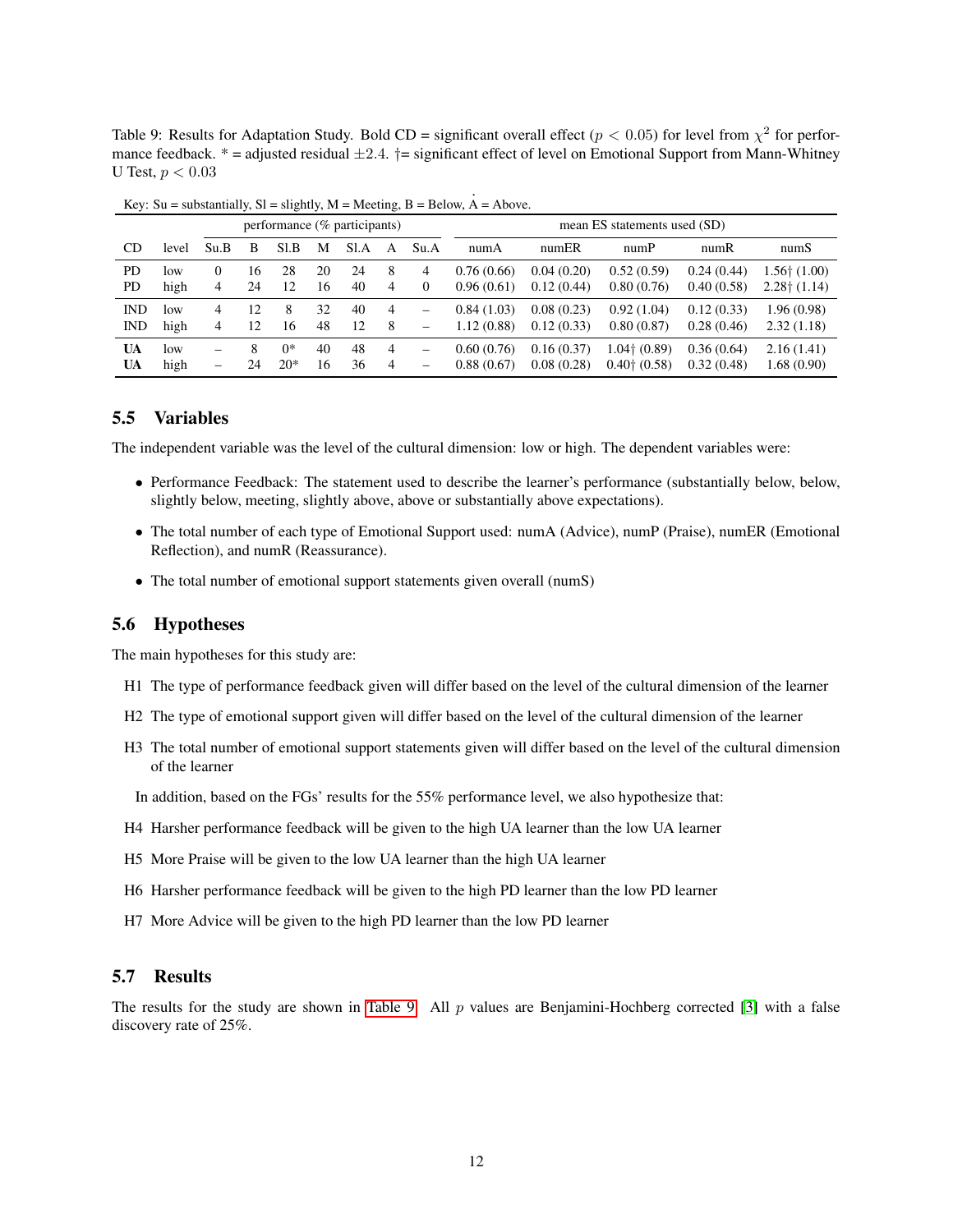<span id="page-12-0"></span>

|      |   | numS (%participants) |    |    |  |  |  |  |  |  |
|------|---|----------------------|----|----|--|--|--|--|--|--|
| PD   |   |                      |    |    |  |  |  |  |  |  |
| low  |   | 56                   | 28 |    |  |  |  |  |  |  |
| high | 0 | -28                  | 36 | 20 |  |  |  |  |  |  |

Table 10: Amount of Emotional Support given for PD.

#### Table 11: Amount of Praise given for UA.

<span id="page-12-1"></span>

|      | numP              |    |    |   |  |  |  |  |
|------|-------------------|----|----|---|--|--|--|--|
|      | (%participants)   |    |    |   |  |  |  |  |
| UA   | $\mathbf{\Omega}$ |    |    | К |  |  |  |  |
| low  | 32                | 36 | 28 |   |  |  |  |  |
| high | 64                | 32 |    | 0 |  |  |  |  |

#### 5.7.1 Performance Feedback

A  $\chi^2$  test for performance feedback  $\times$  level was performed for each of the three dimensions. The only dimension which showed significance  $(\chi^2(4, N = 50) = 10.00, p < 0.05)$  was UA. As shown by [Table 9,](#page-11-0) this appears to be caused by participants using more negative terms (behind or slightly behind expectations) for high UA. This confirms hypothesis H1 but only for UA, and also confirms H4. Examining the adjusted standardised residuals from the chisquare, 'slightly below' has a residual of  $\pm 2.4$  - with 20% of participants using this term in the high condition and none in the low condition. No other residuals are significant. No evidence was found for hypothesis H6.

#### 5.7.2 Emotional Support

A Mann-Whitney U test for numA, numER, numP, numR and numS  $\times$  level was performed for each dimension. For Power Distance, numS was significant  $(U = 191, p < 0.03)$  with those in the high condition giving more emotional support statements overall. From [Table 10,](#page-12-0) most participants in the low condition gave one statement, whereas most participants in the high condition gave more than one statement. This supports hypothesis H3 but only for PD. For UA, numP was significant  $(U = 184.5, p < 0.02)$ , meaning the learner with low UA received more praise, as shown in [Table 11,](#page-12-1) with most participants in the high condition giving no praise. This supports hypothesis H2 but only for UA, and confirms hypothesis H5. No support was found for hypothesis H7, though the trend in the number of Advice statements is in the expected direction.

### 6 Conclusions

This paper investigated whether cultural dimensions need to be taken into account when providing feedback to learners. Both our qualitative focus group study and quantitative User-as-Wizard study showed that people think this adaptation is needed. These studies also provided insights into the kinds of adaptations that may be required.

To perform these studies, we needed a way to depict cultural dimensions. Therefore, pairs of stories have been created and validated for each of Hofstede's five cultural dimensions, namely: Power distance, Individualism, Masculinity, Uncertainty avoidance, and Long term orientation. These stories can be reliably used to portray a person's culture when investigating cultural adaptation in, but not limited to, indirect experiments and User-as-Wizard studies. As has been shown in [\[31\]](#page-15-9), these kinds of stories can also be used to obtain user characteristics, by putting low and high stories of a characteristic at each end of a slider scale. We intend to produce such a scale and measure its reliability using the method in [\[31\]](#page-15-9). This may provide learners with a simple and less intrusive way of indicating culture without the need to disclose a particular ethnic background for instance.

In the FG study, learners adapted feedback to all three cultural dimensions we investigated, namely PD, UA, and IND. Regarding PD, FGs tended to be harsher in performance feedback to high PD learners, and also provided more advice rather than other types of emotional support to such learners. Regarding IND, FGs tended to provide more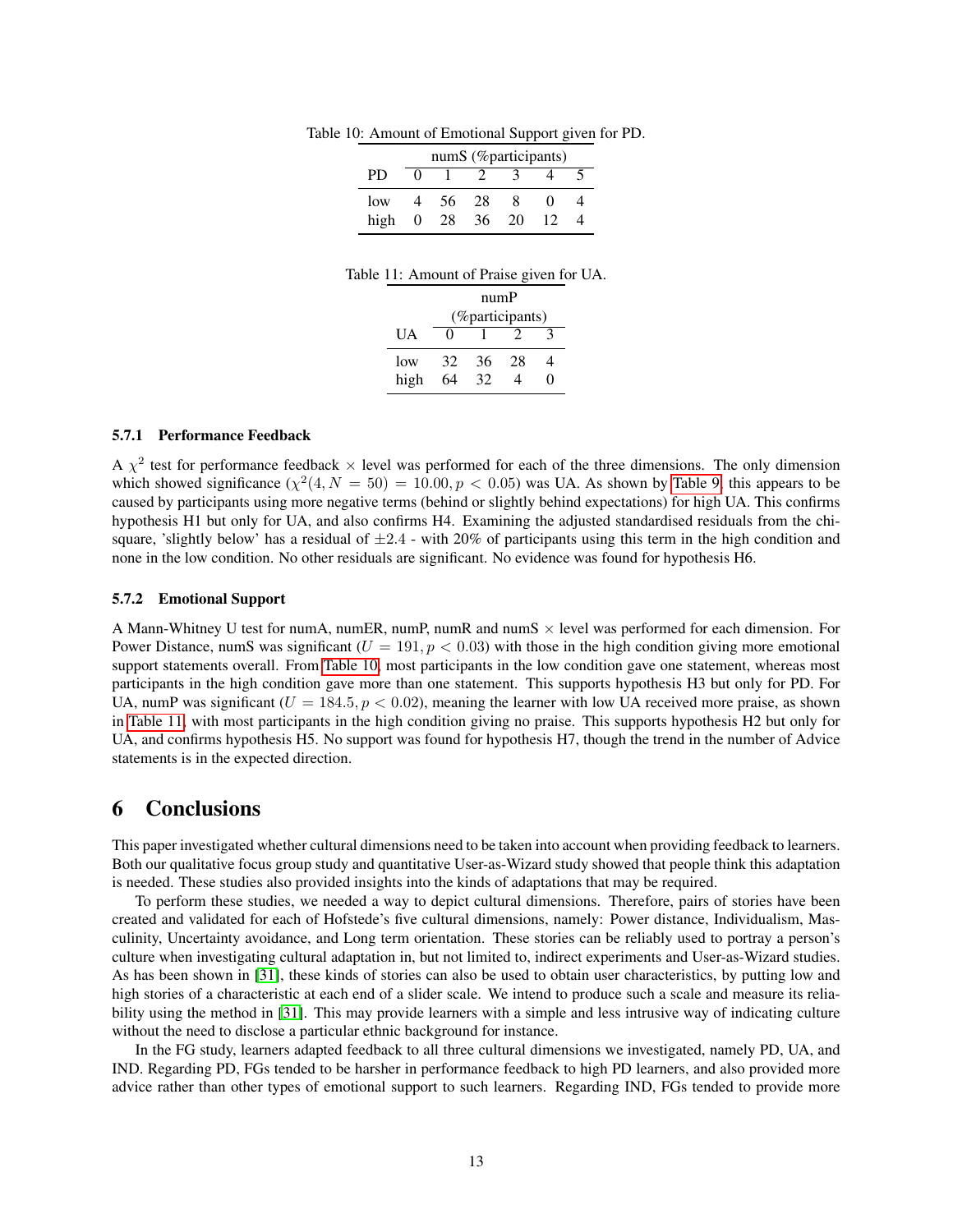emotional support to low IND learners, particularly for low performance. Regarding UA, the adaptations depended a lot on performance level, and adaptations were made both to performance feedback and emotional support.

In the User-as-Wizard study, investigating a performance level of 55% (just passed), US based participants adapted both performance feedback and emotional support to PD and UA. No adaptation to IND was found, but this is not surprising, as the FGs' adaptations to IND were primarily for other performance levels. The adaptations made for UA were fully in line with the expectations based on the FGs, providing more praise to the low UA learner and harsher performance feedback to the high UA learner. For PD, we did not find the harsher performance feedback the FGs had provided for the high PD learner. Further studies will be required with participants from other cultures. We also need to repeat the study for the other performance levels, to see for example if IND does have an impact for failing learners as predicted by the FGs. Any adaptations discovered from empirical studies from the general population will need to be verified by teachers in a further studies before their incorporation into the resulting algorithm.

The main limitation of this work is that we so far have investigated what people believe would be good feedback for learners from different cultures. Of course, studies will also need to be conducted to directly measure the impact of feedback adaptations on learner performance and motivation. However, despite this limitation, the work presented is important as it is the first to address adaptation of feedback to culture.

The work presented in this paper also raises an ethical issue, as it may seem unethical to adapt feedback to culture. However, the FGs clearly indicated that people from certain cultures are more used to, and are expecting, a different kind of feedback, whether it is the more emotional feedback our Indonesian participants expected, or the harsher feedback expected by our Chinese participants. If future studies show that feedback adaptation to culture improves learner performance and motivation, this may alleviate some of the ethical concerns.

## Acknowledgements

The first author would like to thank the Petroleum Technology Development Fund (PTDF) of Nigeria for sponsoring his PhD.

## References

- <span id="page-13-1"></span>[1] Aparicio, M., Bacao, F., and Oliveira, T. (2016). Cultural impacts on e-learning systems' success. *The Internet and Higher Education*, 31:58–70.
- <span id="page-13-0"></span>[2] Baptista, G. and Oliveira, T. (2015). Understanding mobile banking: The unified theory of acceptance and use of technology combined with cultural moderators. *Computers in Human Behavior*, 50:418–430.
- <span id="page-13-7"></span>[3] Benjamini, Y. and Hochberg, Y. (1995). Controlling the false discovery rate: a practical and powerful approach to multiple testing. *Journal of the royal statistical society. Series B (Methodological)*, 57(1):289–300.
- <span id="page-13-3"></span>[4] Clark, T. (1990). International marketing and national character: A review and proposal for an integrative theory. *The Journal of Marketing*, 54:66–79.
- <span id="page-13-5"></span>[5] Dennis, M., Masthoff, J., and Mellish, C. (2012a). Adapting performance feedback to a learners conscientiousness. In *International Conference on User Modeling, Adaptation, and Personalization*, pages 297–302, Montreal, Canada. Springer, Springer Heidelberg Dordrecht London New York.
- <span id="page-13-4"></span>[6] Dennis, M., Masthoff, J., and Mellish, C. (2012b). The quest for validated personality trait stories. In *Proceedings of the 2012 ACM international conference on Intelligent User Interfaces*, pages 273–276, Lisbon, Portugal. ACM, ACM New York, NY, USA 2012.
- <span id="page-13-6"></span>[7] Dennis, M., Masthoff, J., and Mellish, C. (2013). Does learner conscientiousness matter when generating emotional support in feedback? In *Affective Computing and Intelligent Interaction (ACII), 2013 Humaine Association Conference on*, pages 209–214, Geneva, Switzerland. IEEE, IEEE.
- <span id="page-13-2"></span>[8] Dennis, M., Masthoff, J., and Mellish, C. (2016). Adapting progress feedback and emotional support to learner personality. *International Journal of Artificial Intelligence in Education*, 26(3):877–931.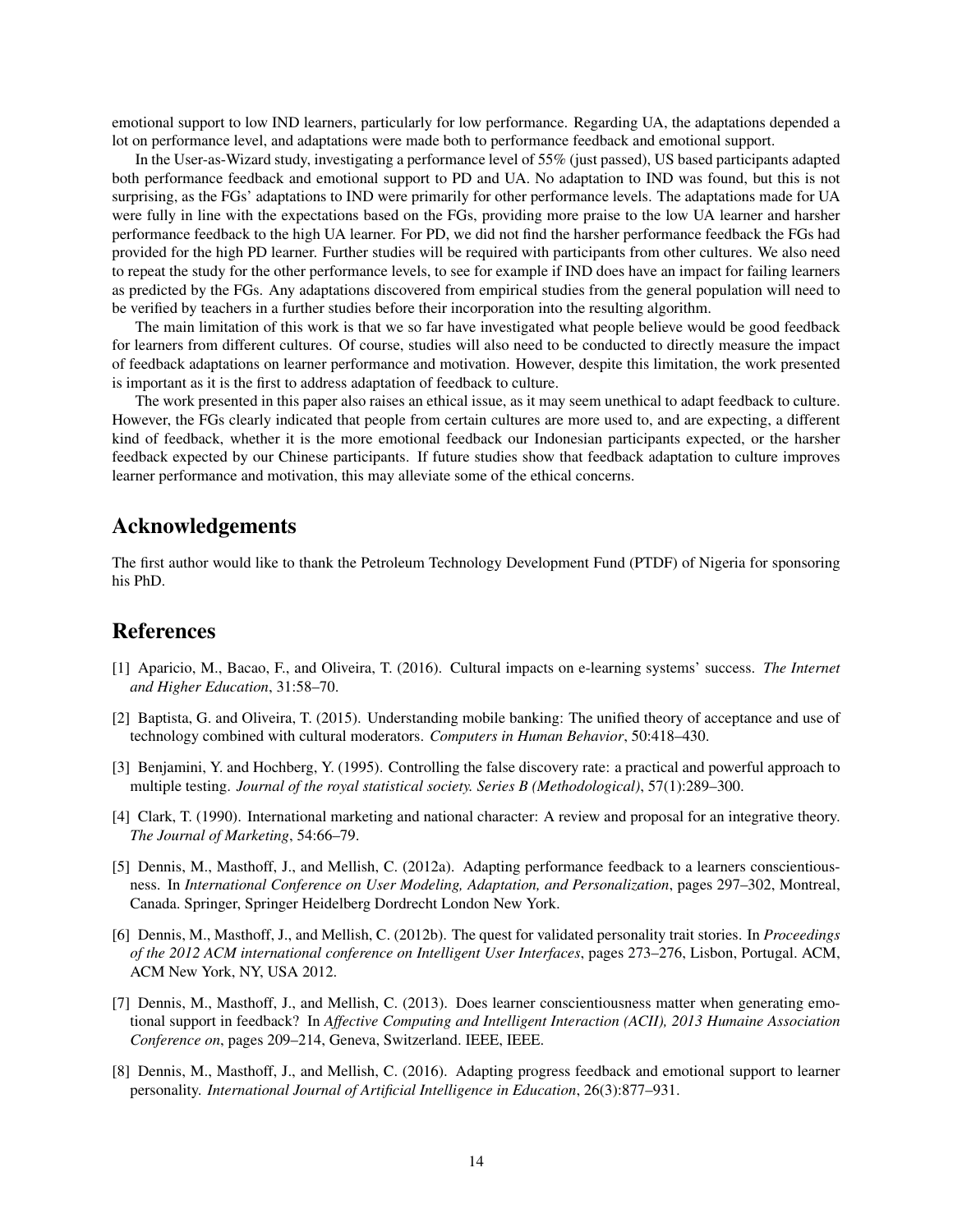- <span id="page-14-2"></span>[9] Dennis, M. G. (2014). *Adapting feedback to learner personality to increase motivation*. PhD thesis, University of Aberdeen.
- <span id="page-14-4"></span>[10] Evers, V. and Day, D. (1997). The role of culture in interface acceptance. In *Human-Computer Interaction INTERACT'97*, pages 260–267, Sydney, Australia. Springer, Springer, Boston, MA.
- <span id="page-14-12"></span>[11] Gouli, E., Gogoulou, A., Papanikolaou, K. A., and Grigoriadou, M. (2006). An adaptive feedback framework to support reflection, guiding and tutoring. In *Advances in web-based education: Personalized learning environments*, pages 178–202. IGI Global, Web.
- <span id="page-14-11"></span>[12] Grawemeyer, B., Mavrikis, M., Holmes, W., and Gutierrez-Santos, S. (2015). Adapting feedback types according to students' affective states. In *International Conference on Artificial Intelligence in Education*, pages 586–590, Switzerland 2015. Springer, Springer, Cham.
- <span id="page-14-14"></span>[13] Hall, E. (1976). *Beyond Culture, New York (Anchor Press) 1976.* Anchor Books, United States of America.
- <span id="page-14-9"></span>[14] Hofstede, G. (1991). *Cultures and organizations. Intercultural cooperation and its importance for survival. Software of the mind*. McGraw-Hill, London.
- <span id="page-14-15"></span>[15] Hofstede, G. and Hofstede, G. (2001). *Culture's Consequences: Comparing Values, Behaviors, Institutions and Organizations Across Nations*. SAGE Publications, Thousand Oaks California.
- <span id="page-14-16"></span>[16] Hofstede, G., Hofstede, G., and Minkov, M. (2010). *Cultures and Organizations: Software of the Mind, Third Edition*. McGraw-Hill Education, United States of America.
- <span id="page-14-3"></span>[17] Ito, M. and Nakakoji, K. (1996). Impact of culture on user interface design. In *International users interface*, pages 105–126, New York, USA. John Wiley & Sons, Inc., John Wiley & Sons, Inc.
- <span id="page-14-8"></span>[18] Kareal, M. and Klema, M. (2006). Adaptivity in e-learning. current developments in technology-assisted education, 260-264. retrieved april 9, 2013.
- <span id="page-14-6"></span>[19] Kim, K.-J. and Bonk, C. J. (2002). Cross-cultural comparisons of online collaboration. *Journal of Computer-Mediated Communication*, 8(1):JCMC814.
- <span id="page-14-17"></span>[20] Krueger, R. A. and Casey, M. A. (2002). Designing and conducting focus group interviews.
- <span id="page-14-18"></span>[21] Masadeh, M. A. (2012). Focus group: Reviews and practices. *The Journal of Applied Science and Technology*, 2(10):63–68.
- <span id="page-14-10"></span>[22] Masthoff, J. (2006). The user as wizard: A method for early involvement in the design and evaluation of adaptive systems. In *Fifth Workshop on User-Centred Design and Evaluation of Adaptive Systems*, volume 1, pages 460–469, Dublin, Ireland. User-Centred Design and Evaluation of Adaptive Systems.
- <span id="page-14-7"></span>[23] Mayhew, D. J. (1991). *Principles and guidelines in software user interface design*. Prentice-Hall, Inc., Upper Saddle River, NJ, USA.
- <span id="page-14-1"></span>[24] Mcquiggan, S. W., Mott, B. W., and Lester, J. C. (2008). Modeling self-efficacy in intelligent tutoring systems: An inductive approach. *User modeling and user-adapted interaction*, 18(1-2):81–123.
- <span id="page-14-0"></span>[25] Moody, J. (2004). Distance education: Why are the attrition rates so high? *Quarterly Review of Distance Education*, 5(3):205.
- <span id="page-14-5"></span>[26] Ogan, A., Walker, E., Baker, R., Rodrigo, M. M. T., Soriano, J. C., and Castro, M. J. (2015). Towards understanding how to assess help-seeking behavior across cultures. *International Journal of Artificial Intelligence in Education*, 25(2):229–248.
- <span id="page-14-13"></span>[27] Okpo, J., Dennis, M., Masthoff, J., Smith, K. A., and Beacham, N. (2016). Exploring requirements for an adaptive exercise selection system. In *PALE 2016: Workshop on Personalization Approaches in Learning Environments*, pages 313–316, Halifax, NS, Canada. CEUR-WS.